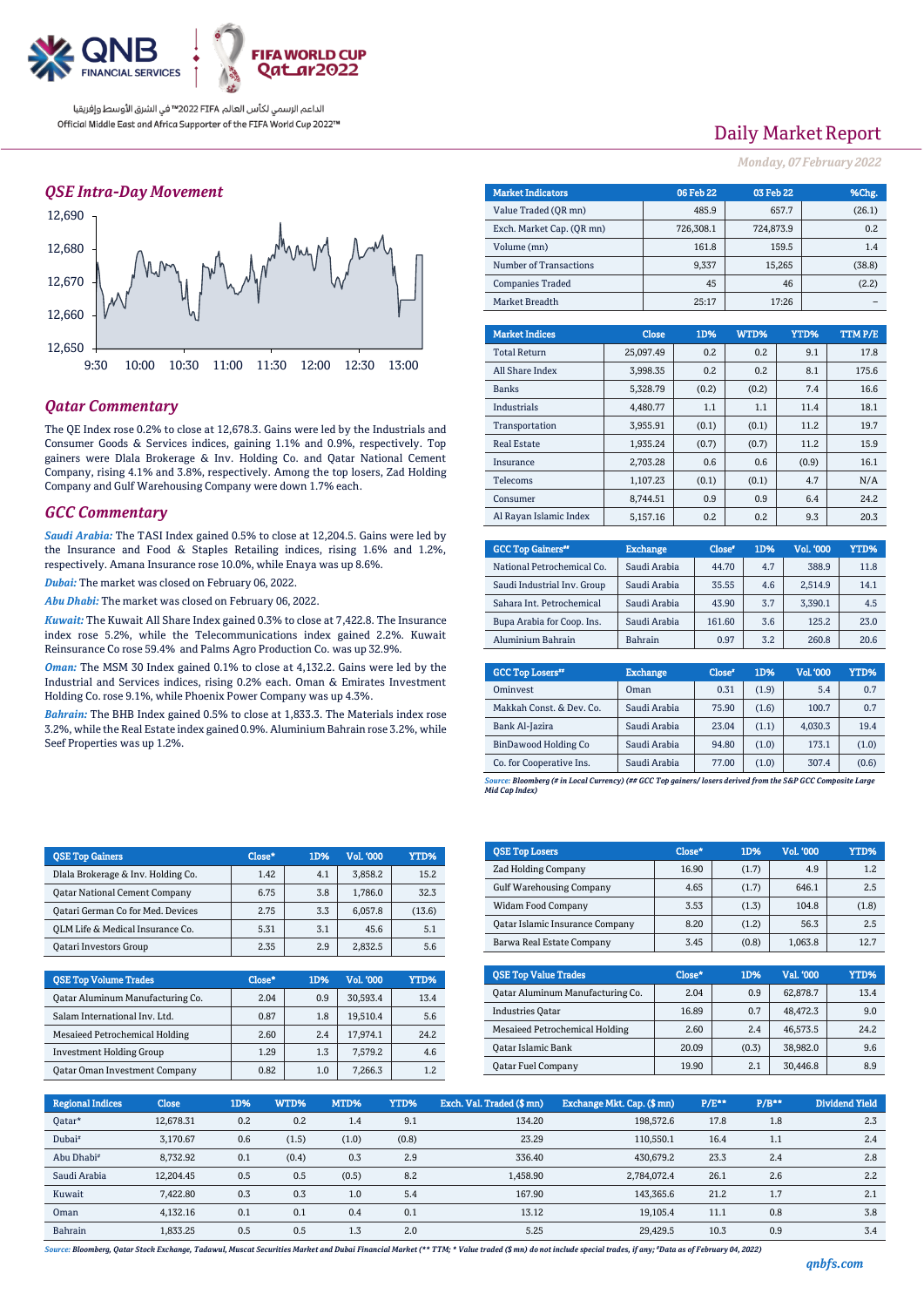

الداعم الرسمي لكأس العالم PIFA™ في الشرق الأوسط وإفريقيا Official Middle East and Africa Supporter of the FIFA World Cup 2022™

# Daily Market Report

#### *Monday, 07February 2022*

### *Qatar Market Commentary*

- The QE Index rose 0.2% to close at 12,678.3. The Industrials and Consumer Goods & Services indices led the gains. The index rose on the back of buying support from GCC and foreign shareholders despite selling pressure from Qatari and Arab shareholders.
- Dlala Brokerage & Inv. Holding Co. and Qatar National Cement Company were the top gainers, rising 4.1% and 3.8%, respectively. Among the top losers, Zad Holding Company and Gulf Warehousing Company were down 1.7% each.
- Volume of shares traded on Sunday rose by 1.4% to 161.8mn from 159.5mn on Thursday. Further, as compared to the 30-day moving average of 155.9mn, volume for the day was 3.8% higher. Qatar Aluminum Manufacturing Co. and Salam International Inv. Ltd. were the most active stocks, contributing 18.9% and 12.1% to the total volume, respectively.

| <b>Overall Activity</b>        | Buy %* | Sell %* | Net (QR)         |
|--------------------------------|--------|---------|------------------|
| Qatari Individuals             | 49.51% | 54.50%  | (24, 245, 167.2) |
| <b>Oatari Institutions</b>     | 20.66% | 22.10%  | (6,995,813.4)    |
| Oatari                         | 70.17% | 76.60%  | (31,240,980.7)   |
| <b>GCC</b> Individuals         | 0.65%  | 0.72%   | (342, 950.8)     |
| <b>GCC</b> Institutions        | 4.74%  | 2.80%   | 9,431,141.4      |
| GCC                            | 5.38%  | 3.51%   | 9,088,190.6      |
| Arab Individuals               | 11.26% | 11.62%  | (1,764,208.1)    |
| Arab Institutions              | 0.04%  | 0.00%   | 200,000.0        |
| Arab                           | 11.30% | 11.62%  | (1.564.208.1)    |
| <b>Foreigners Individuals</b>  | 3.55%  | 5.22%   | (8, 102, 014.9)  |
| <b>Foreigners Institutions</b> | 9.59%  | 3.05%   | 31,819,013.1     |
| <b>Foreigners</b>              | 13.15% | 8.27%   | 23.716.998.1     |

*Source: Qatar Stock Exchange (\*as a % of traded value)*

### *Earnings Releases and Earnings Calendar*

#### Earnings Releases

| Company                               | <b>Market</b> | Currency  | Revenue (mn)<br>402021 | % Change<br>YoY | <b>Operating Profit</b><br>$(mn)$ 402021 | % Change<br>YoY | <b>Net Profit</b><br>(mn) 402021 | % Change YoY |
|---------------------------------------|---------------|-----------|------------------------|-----------------|------------------------------------------|-----------------|----------------------------------|--------------|
| Al Yamamah Steel Industries Co.       | Saudi Arabia  | <b>SR</b> | 464.2                  | 6.8%            | 45.9                                     | $-24.4%$        | 34.0                             | $-20.3%$     |
| Leejam Sports Co.                     | Saudi Arabia  | <b>SR</b> | 885.3                  | 33.6%           | 258.3                                    | N/A             | 3.9                              | N/A          |
| Etihad Atheeb Telecommunications Co.* | Saudi Arabia  | <b>SR</b> | 102.5                  | 52.6%           | (2.2)                                    | N/A             | (7.4)                            | N/A          |

*Source: Company data, DFM, ADX, MSM, TASI, BHB. (\*Financials for 9M2021-22)*

#### Earnings Calendar

| <b>Tickers</b> | <b>Company Name</b>                           | Date of reporting 4Q2021 results | No. of days remaining | <b>Status</b> |
|----------------|-----------------------------------------------|----------------------------------|-----------------------|---------------|
| IQCD           | <b>Industries Oatar</b>                       | 7-Feb-22                         | 0                     | Due           |
| QIMD           | <b>Qatar Industrial Manufacturing Company</b> | 7-Feb-22                         | $\mathbf 0$           | Due           |
| <b>DHBK</b>    | Doha Bank                                     | 9-Feb-22                         | $\overline{c}$        | Due           |
| QNNS           | <b>Qatar Navigation (Milaha)</b>              | 9-Feb-22                         | 2                     | Due           |
| QISI           | Qatar Islamic Insurance Group                 | 9-Feb-22                         | $\overline{2}$        | Due           |
| QLMI           | QLM Life & Medical Insurance Company          | 10-Feb-22                        | 3                     | Due           |
| QEWS           | Qatar Electricity & Water Company             | 13-Feb-22                        | 6                     | Due           |
| ORDS           | Ooredoo                                       | 14-Feb-22                        | 7                     | Due           |
| <b>BRES</b>    | Barwa Real Estate Company                     | 15-Feb-22                        | 8                     | Due           |
| <b>GISS</b>    | <b>Gulf International Services</b>            | 17-Feb-22                        | 10                    | Due           |
| <b>SIIS</b>    | Salam International Investment Limited        | 20-Feb-22                        | 13                    | Due           |
| <b>DOHI</b>    | Doha Insurance Group                          | 20-Feb-22                        | 13                    | Due           |
| <b>MCGS</b>    | Medicare Group                                | 21-Feb-22                        | 14                    | Due           |
| MPHC           | Mesaieed Petrochemical Holding Company        | 21-Feb-22                        | 14                    | Due           |
| <b>MERS</b>    | Al Meera Consumer Goods Company               | 22-Feb-22                        | 15                    | Due           |
| QFBQ           | Oatar First Bank                              | 23-Mar-22                        | 44                    | Due           |

*Source: QSE*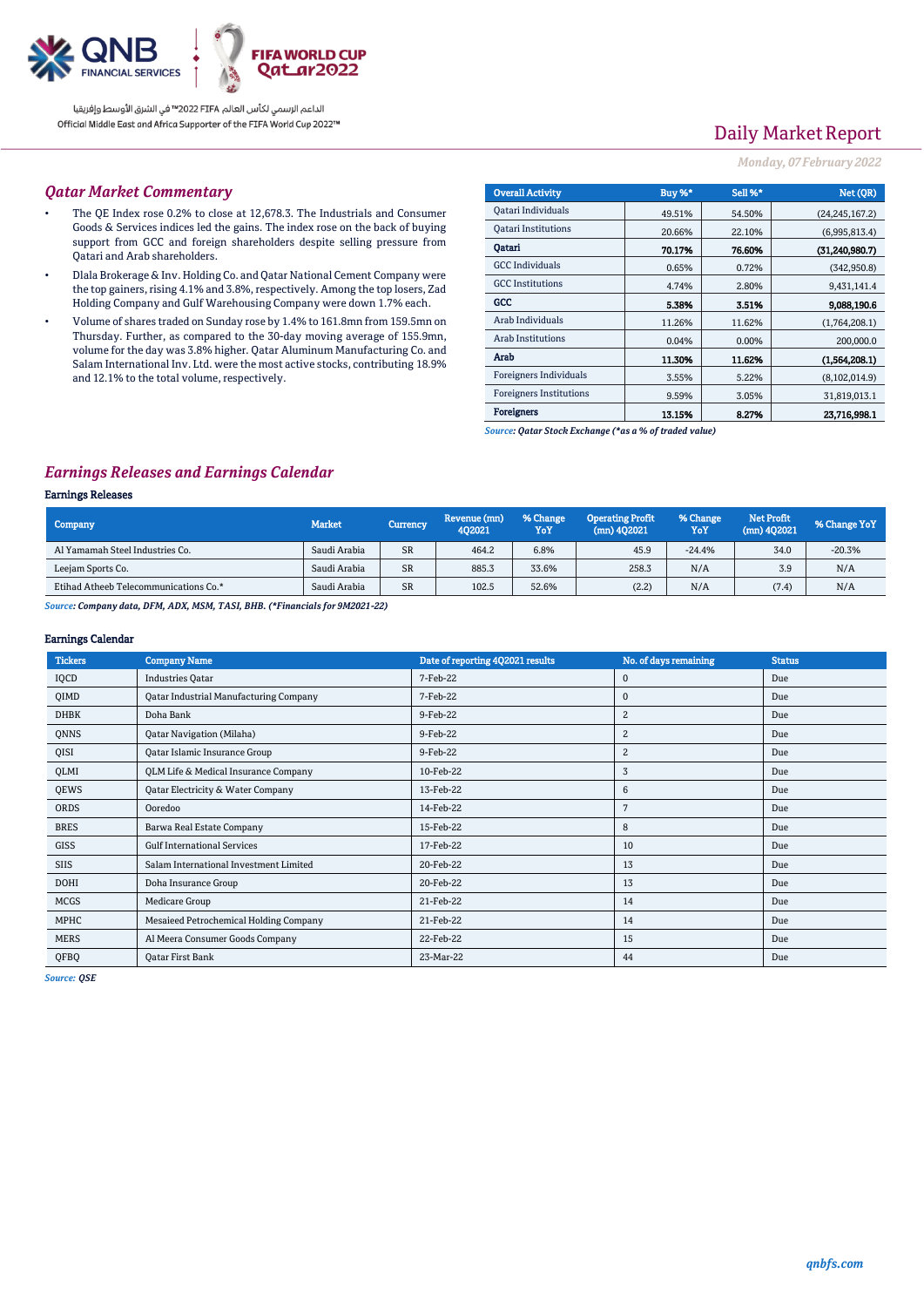

الداعم الرسمي لكأس العالم PIFA≤™ في الشرق الأوسط وإفريقيا Official Middle East and Africa Supporter of the FIFA World Cup 2022™

## Daily Market Report

*Monday, 07February 2022*

## *Qatar*

- QGTS posts 34.4% YoY increase but 4.7% QoQ decline in net profit in 4Q2021, in-line with our estimate – Qatar Gas Transport Company Limited's (QGTS) net profit rose 34.4% YoY (but declined 4.7% on QoQ basis) to QR350.5mn in 4Q2021, in-line with our estimate of QR344.4mn (variation of +1.8%). EPS amounted to QR0.24 in FY2021 as compared to QR0.21 in FY2020. QGTS reported a consolidated net profit of QR1,354mn in 2021, an increase of 16.7%, as compared to QR 1,160mn for the same period in 2020. For this period, the Board recommends a cash dividend at QR0.12 per share. During 2021, the COVID-19 global pandemic continued to create very challenging and volatile conditions across the global shipping as well as maritime industry. With solid business continuity and long-term strategies in place, QGTS remained steadfast in steering forward its vision and delivered excellence on both operational and financial fronts. QGTS' resilient business model has allowed the company to generate sustainable returns for its long-term shareholders. (QSE, QNBFS Research, Company press release)
- Qatar Gas Transport Company Ltd. to hold its AGM on February 28 Qatar Gas Transport Company Ltd. announces that the General Assembly Meeting AGM will be held on 28/02/2022, electronically using Zoom application platform and 04:30 PM. In case of not completing the legal quorum, the second meeting will be held on 09/03/2022, electronically using Zoom application platform and 04:30 PM. (QSE)
- Inma Holding bottom line rises 33.8% YoY and 80.9% QoQ in 4Q2021 Inma Holding Company's net profit rose 33.8% YoY (+80.9% QoQ) to QR1.7mn in 4Q2021. EPS amounted to QR0.107 in FY2021 as compared to QR0.106 in FY2020. For this period, the Board recommends a cash dividend at QAR 0.05 per share (QSE)
- Non-energy growth eases at start of 2022, but remains strong Purchasing Managers' Index (PMI) survey data from Qatar Financial Centre (QFC) continued to signal strong growth in the non-energy private sector at the start of 2022. The rates of expansion in output, new orders and backlogs of work all made further corrections from last November's records, but were still among the fastest registered throughout the near five-year history of the survey. This comes at a time of rein-stated temporary restrictions related to the Omicron variant of COVID-19 throughout Qatar. Despite this overall easing, employment rose for a record sixteenth successive month. The latest survey also revealed a slight easing of inflationary pressure in the non-energy economy. The Qatar PMI indices are compiled from survey responses from a panel of around 450 private sector companies. The panel covers the manufacturing, construction, wholesale, retail, and services sectors, and reflects the structure of the non-energy economy according to official national accounts data. (Peninsula Qatar)
- Qatar First Bank to disclose its annual financial results on February 23 Qatar First Bank will disclose its financial statement for the period ending 31st December 2021 on 23/02/2022. (QSE)
- Ahli Bank to hold its AGM and EGM on February 27 Ahli Bank announced that the General Assembly Meeting AGM and EGM will be held on 27/02/2022, La Cigale Hotel - Le Crillion Ballroom and 04:30 PM. In case of not completing the legal quorum, the second meeting will be held on 02/03/2022, La Cigale Hotel - Le Crillion Ballroom and 04:30 PM. (QSE)
- Vodafone Qatar to hold its AGM and EGM on February 28 Vodafone Qatar announced that the General Assembly Meeting AGM and EGM will be held on 28/02/2022, virtually and 06:30 PM. In case of not completing the legal quorum, the second meeting will be held on 02/03/2022, virtually and 06:30 PM. kindly find attached the invitation to the Annual General Assembly and the Extraordinary General Assembly Meeting of Vodafone Qatar in addition to the agendas and the clarification on participation and voting procedures.
- Qatar Electricity & Water Co. holds its investors relation conference call on February 15 to discuss the financial results – Qatar Electricity & Water Co. announced that the conference call with the Investors to discuss the

financial results for the Annual 2021 will be held on 15/02/2022 at 12:30 PM, Doha Time. (QSE)

- Al Meera Consumer Goods Company announces the closure of nominations for board membership – Al Meera Consumer Goods Company announced the closure of the period for nomination for the membership of its Board of Directors for 2022 - 2024 on 06/02/2022 at 03:00 PM. (QSE)
- Qatar Aluminum Manufacturing to hold its AGM and EGM on March 02 Qatar Aluminum Manufacturing announced that the General Assembly Meeting AGM and EGM will be held on 02/03/2022, electronically using Zoom and 03:30 PM. In case of not completing the legal quorum, the second meeting will be held on 06/03/2022, electronically using Zoom and 03:30 PM. (QSE)
- Aamal to disclose its annual financial results on February 23 Aamal Company will disclose its financial statement for the period ending 31st December 2021 on 23/02/2022. (QSE)
- Record global turnout for Qatar World Cup tickets Registration for the first phase of applying for FIFA World Cup Qatar 2022 tickets by a lottery system will close tomorrow after witnessing an "unprecedented global turnout", Qatar News Agency reports. FIFA has called on fans to quickly submit applications through the lottery system, whose results will be announced after March 8. (Gulf-Times.com)
- The Group Securities will start the market maker activities for all eligible shares - The Group Securities Company announced the start of market maker activity for all eligible shares, starting from Thursday, February 10, 2022. (QSE)
- Inma Holding opens nominations for its board membership 2022 Inma Holding announces the opening of nominees for the board memberships, years from 2022 to 2024. Applications will be accepted starting from 07/02/2022 till 02:00 PM of 15/02/2022. (QSE)
- Inma Holding holds its AGM and EGM on March 01 Inma Holding announces that the General Assembly Meeting AGM and EGM will be held on 01/03/2022, Company Headquarters and 05:00 PM. In case of not completing the legal quorum, the second meeting will be held on 07/03/2022, Company Headquarters and 05:00 PM. (QSE)

#### *International*

 Inflation data next focus for Wall Street investors after bond yield spike – Wild swings in stocks and a sharp run-up in government bond yields are putting the spotlight on this week's US inflation data, as investors brace for more volatility across assets. A turbulent week in markets ended with a surge in Treasury yields to their highest level in more than two years after surprisingly strong US jobs data stoked expectations of a more hawkish Federal Reserve. Robust data on inflation —which hit its highest annual level in nearly four decades in December- could further bolster the case for a more aggressive Fed and extend the climb in yields, dulling the allure of an equity market struggling to rebound from last month's tumble. Due out on Thursday, the US consumer price index for January is expected to have risen 0.5%, culminating in an annual rise of 7.3%, which would be the largest such increase since 1982, according to a Reuters poll. "We could potentially get a very difficult number to digest next week on the inflation front and that has the potential to cut the markets off at the knees," said Jack Ablin, chief investment officer at Cresset Capital Management. The yield on the benchmark 10-year US Treasury note, which moves inversely to prices, has climbed about 40 basis points in 2022 to over 1.9% as investors factor in at least five rate increases from the Fed this year. The climb has weighed on equities overall while contributing to steep declines in the shares of many tech and growth stocks, whose valuations rely on future profits that are discounted more steeply as bond yields rise. The benchmark S&P 500 is down about 5.6% so far to start the year, with the tech-heavy Nasdaq logging a nearly 10% drop. (Gulf-Times.com)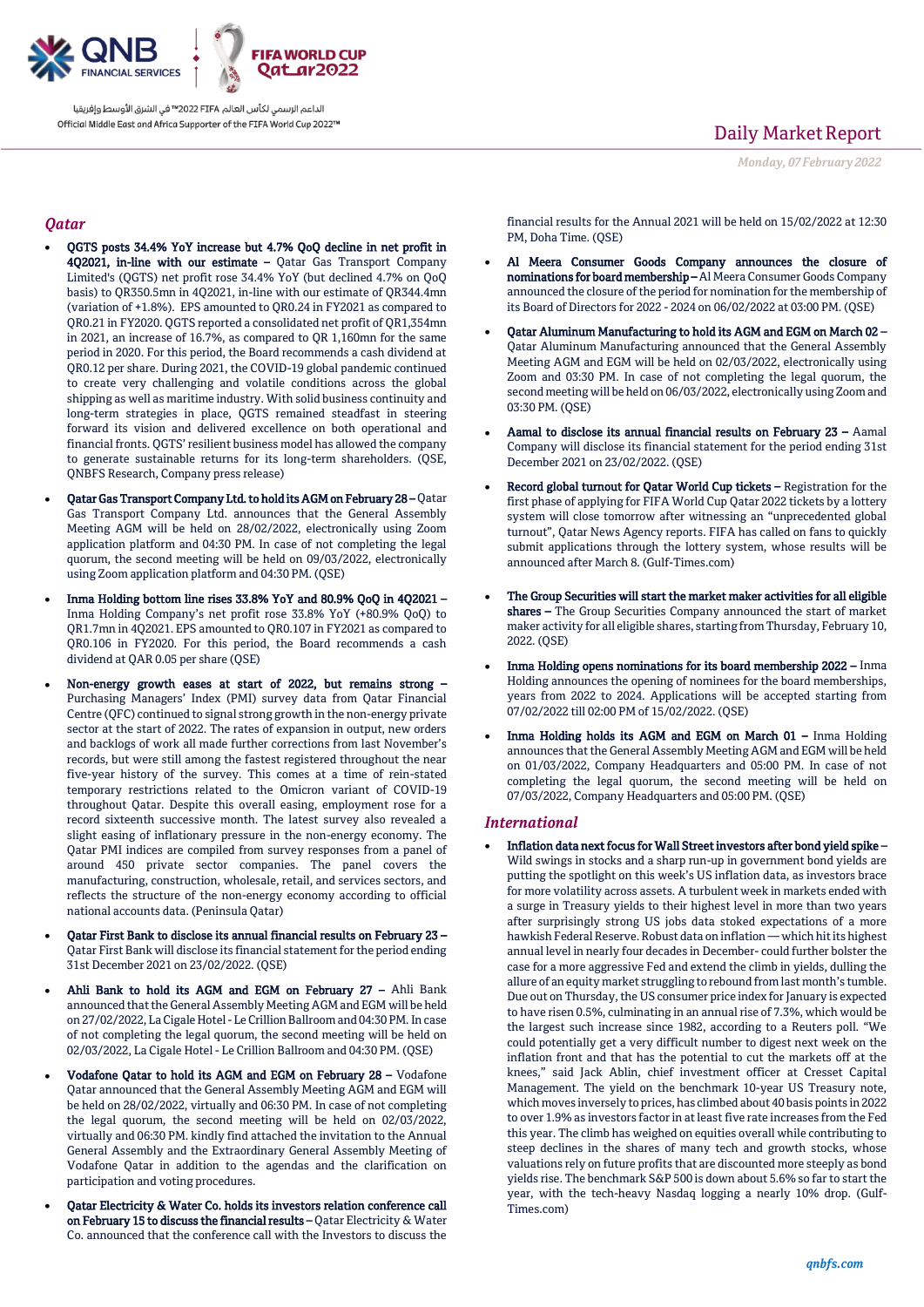

الداعم الرسمي لكأس العالم PIFA≤™ في الشرق الأوسط وإفريقيا Official Middle East and Africa Supporter of the FIFA World Cup 2022™

- ECB's Knot sees first interest rate hike in fourth quarter of 2022 Klaas Knot, the Dutch Central Bank President and a member of the European Central Bank's governing council, said on Sunday he expects the ECB to raise interest rates in the fourth quarter of this year. In an interview on Dutch television program Buitenhof, Knot, known as one of the more hawkish members of the ECB's board, said he supported winding down the euro zone central bank's asset purchasing program as quickly as possible. "Personally I expect our first rate increase to take place around the fourth quarter of this year.... Normally we would raise rates by a quarter percentage point, I have no reason to expect we would take a different step." He added that a second rate hike would follow the first one in short order, likely in the first quarter of 2023. Knot's remarks follow those by ECB President Christine Lagarde on Thursday in which she opened the door to an interest rate increase in 2022, a change from her previous stance that it was "unlikely". On Thursday Lagarde said the bank would not be rushed into a rate hike decision but did not explicitly rule out the possibility of a 2022 hike. "We will continue to observe the sequence we have agreed and we will be gradual in any determination we make," she said. The bank must first end its asset purchasing programs, currently set to be wound down in steps to 20 billion euros per month by the fourth quarter. However, since Thursday bond markets have begun pricing in around 40 basis points of rate hikes by December. Such a move would put the ECB's deposit rate not far below zero percent after years in negative territory. (Reuters)
- China, Argentina pledge closer ties on currency, 'Belt and Road' China and Argentina pledged on Sunday to deepen strategic cooperation on trade, currency and the infrastructure-focused Belt and Road Initiative, the government and state media said after a meeting of presidents Xi Jinping and Alberto Fernandez. The leaders, who met on the sidelines of the Beijing 2022 Winter Olympics, agreed on a five-year plan for agricultural cooperation and identified key areas to grow and diversify trade and investment in the sector. China is a major buyer of Argentine soybeans and beef. It also has a major currency swap deal with the country, which helps to bolster its dwindling foreign reserves. Fernandez is battling to revive the economy of Argentina, a major grains producer. Argentina's government said in a statement that the two sides had highlighted the importance of the currency swap between their central banks and agreed to continue "strengthening cooperation" in this regard. The two also signed a memorandum of understanding related to China's signature Belt and Road initiative, a platform for Chinese investment in railways, ports and highways worldwide. (Reuters)

### *Regional*

- MENA set to outpace global economic growth in 2022 The Middle East and North Africa (MENA) is set to be the only region in the world to record a rise in economic growth this year, driven by higher oil prices and acceleration in business-friendly reforms, bucking the global trend of slower expansion. The MENA region's economies are forecast to expand 4.3% in 2022, from an estimated 3.7% in 2021, amid higher oil output and a sustained recovery in the non-oil sector, Fitch Ratings said in its MENA Key Themes 2022 report. Oil-exporting countries in the region are forecast to lead the growth as their economies expand 4.4% in 2022, from an estimated 3.5% in 2021, it said. "MENA will be the only region worldwide to see growth rate rising in 2022," the rating agency said. Economic expansion in Gulf countries will rise to nearly 5% this year, outperforming North Africa and Levant. (Qatar Tribune)
- GCC corporate tax rates are still attractive to foreign companies Offshore centers have always competed with each other to attract business based on location, the ease of doing business and the cost of doing business. The last involves the rate of taxes levied on profits. The news that the UAE will introduce a new 9% corporation tax on business profits above 375,000 dirhams (\$102,096) effective from June 1, 2023, has not come as a surprise. However, the UAE's planned corporation tax will still be lower than the other five GCC countries, which range from 10% for Qatar, 15% for Oman and Kuwait, and 20% for Saudi Arabia. All these are still below other tax jurisdictions. The average top corporate tax rate among EU countries is 21.3%, 23.04% among OECD countries, and 69% in

## Daily Market Report

*Monday, 07February 2022*

the G7, according to the US-based Tax Foundation. UAE authorities seem confident that the planned corporate tax levy, with its long implementation time frame, will not undermine the attraction of the Emirates as a low-tax haven, and that the move is in line with the general trend in the Gulf Cooperation Council countries to diversify their source of revenues away from hydrocarbon income dependency, and follows on the introduction of Value Added Taxation in Gulf countries. (Bloomberg)

- ALINMA posts 25.7% YoY rise in net profit to SR30711mn in 4Q2021 Alinma Bank (ALINMA) recorded net profit of SR30,711mn in 4Q2021, an increase of 25.7% YoY. Total operating profit rose 17.3% YoY to SR6,667mn in 4Q2021. Total income for special commissions/investments rose 3.7% YoY to SR5,674mn in 4Q2021. Loans and advances stood at SR126.3bn (+13.6% YoY), while Clients' deposits stood at SR121.1bn (+1.3% YoY) at the end of December 31, 2021. EPS came in at SR1.31 in 4Q2021 as compared to SR0.99 in 4Q2020. (Tadawul)
- S&P Global Ratings: Saudi Sukuk issuance increase 37% in 2021 S&P Global Ratings believes that Saudi issuances have risen 37% in calendar year 2021. Saudi companies and government raised USD \$36.9bn Sukuk in 2021, compared to USD \$27bn in 2020 and USD \$28.6bn in 2019. In 2021, while the global Sukuk issuance reached USD \$147.4bn compared with USD \$148.4bn in 2020, foreign-currency denominated Sukuk issuance increased by 10%. Jumbo issuances in Saudi Arabia (for example the Saudi Aramco Sukuk) have contributed to this increase along with continued issuance growth in Malaysia, Indonesia, and--to a lesser extent--Turkey, due to favorable market conditions and ample liquidity. The issuance of capital boosting instruments by some of the GCC banks seeking these same favorable conditions also provided a boost. We expect the volume of issuance in 2022 to hover around \$145-150bn and believe that the implementation of national transformation plans such as the Saudi Vision 2030 will lead in some opportunities for Sukuk issuances. S&P sees also opportunities created by the energy transition in core Islamic finance countries, higher ESG awareness from regional issuers, and stronger automation using fintech solutions as likely to support future Sukuk market growth. For instance, in Jan 2022 Saudi National Bank issued a \$750 million sustainable Sukuk. (Zawya)
- Dubai plans to cut carbon emissions 30% by 2030 Dubai plans to cut carbon emissions by 30% by the end of 2030, the emirate's government media office said on Sunday on its website. The plan is part of a broader strategy, announced by the UAE in October, to achieve carbon emission neutrality by 2050, the office said. Dubai, a major regional business, financial and logistics hub, is the second-largest and wealthiest emirate making up the seven-member UAE federation, following oil-rich Abu Dhabi. (Zawya)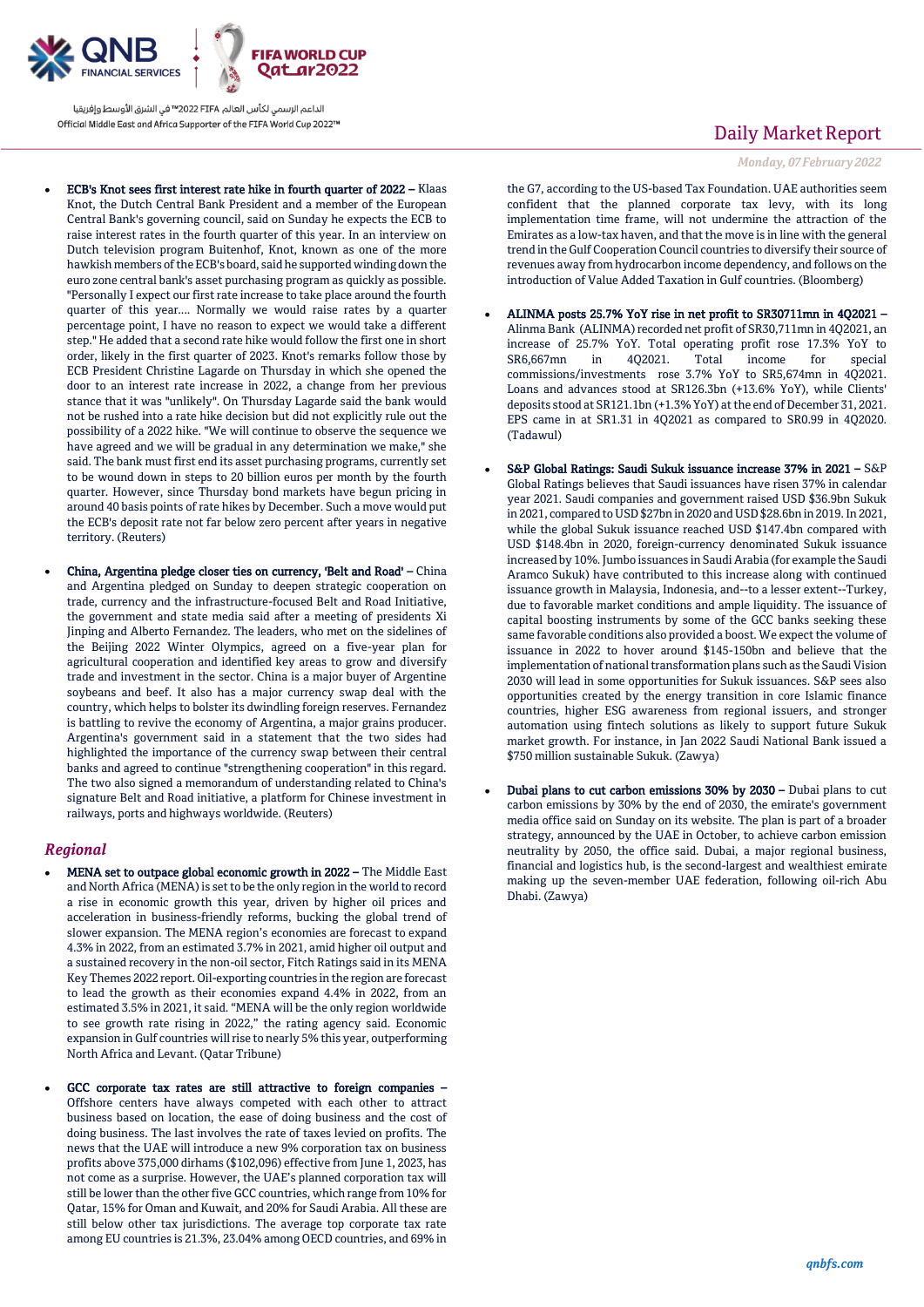

الداعم الرسمي لكأس العالم PIFA™ في الشرق الأوسط وإفريقيا Official Middle East and Africa Supporter of the FIFA World Cup 2022™

## Daily Market Report

*Monday, 07February 2022*

## *Rebased Performance*



*Daily Index Performance*



*Source: Bloomberg*

| <b>Asset/Currency Performance</b>    | Close ( \$) | 1D%    | WTD%  | YTD%  |  |  |
|--------------------------------------|-------------|--------|-------|-------|--|--|
| Gold/Ounce                           | 1,808.28    | 0.2    | 0.9   | (1.1) |  |  |
| Silver/Ounce                         | 22.52       | 0.4    | 0.2   | (3.4) |  |  |
| Crude Oil (Brent)/Barrel (FM Future) | 93.27       | 2.4    | 3.6   | 19.9  |  |  |
| Crude Oil (WTI)/Barrel (FM Future)   | 92.31       | 2.3    | 6.3   | 22.7  |  |  |
| Natural Gas (Henry Hub)/MMBtu        | 5.34        | (12.5) | (5.5) | 45.9  |  |  |
| LPG Propane (Arab Gulf)/Ton          | 128.25      | 0.4    | 0.8   | 14.3  |  |  |
| LPG Butane (Arab Gulf)/Ton           | 152.75      | (1.0)  | (8.0) | 9.7   |  |  |
| Euro                                 | 1.14        | 0.1    | 2.7   | 0.7   |  |  |
| Yen                                  | 115.26      | 0.3    | 0.0   | 0.2   |  |  |
| GBP                                  | 1.35        | (0.5)  | 1.0   | (0.0) |  |  |
| <b>CHF</b>                           | 1.08        | (0.6)  | 0.6   | (1.4) |  |  |
| AUD                                  | 0.71        | (1.0)  | 1.2   | (2.6) |  |  |
| <b>USD Index</b>                     | 95.49       | 0.1    | (1.8) | (0.2) |  |  |
| <b>RUB</b>                           | 75.84       | (0.9)  | (2.6) | 1.6   |  |  |
| <b>BRL</b>                           | 0.19        | (0.8)  | 0.8   | 4.6   |  |  |
| Source: Bloomberg                    |             |        |       |       |  |  |

*Source: Bloomberg*

| <b>Global Indices Performance</b> | Close      | 1D%*  | WTD%* | YTD%*  |
|-----------------------------------|------------|-------|-------|--------|
| <b>MSCI World Index</b>           | 3,061.46   | 0.3   | 1.9   | (5.3)  |
| DJ Industrial                     | 35,089.74  | (0.1) | 1.0   | (3.4)  |
| <b>S&amp;P 500</b>                | 4,500.53   | 0.5   | 1.5   | (5.6)  |
| NASDAQ 100                        | 14,098.01  | 1.6   | 2.4   | (9.9)  |
| STOXX 600                         | 462.15     | (1.3) | 2.0   | (4.7)  |
| <b>DAX</b>                        | 15,099.56  | (1.7) | 1.2   | (3.8)  |
| <b>FTSE 100</b>                   | 7,516.40   | (0.7) | 1.8   | 1.8    |
| CAC <sub>40</sub>                 | 6,951.38   | (0.7) | 2.5   | (2.2)  |
| Nikkei                            | 27,439.99  | 0.4   | 2.7   | (4.8)  |
| <b>MSCI EM</b>                    | 1,221.10   | 0.9   | 2.5   | (0.9)  |
| <b>SHANGHAI SE Composite</b>      | 3,361.44   | 0.0   | 0.0   | (7.7)  |
| <b>HANG SENG</b>                  | 24,573.29  | 3.3   | 4.4   | 5.1    |
| <b>BSE SENSEX</b>                 | 58,644.82  | (0.1) | 3.1   | 0.5    |
| Bovespa                           | 112,244.90 | (0.1) | 1.7   | 11.8   |
| <b>RTS</b>                        | 1,436.00   | 0.3   | 2.1   | (10.0) |

*Source: Bloomberg (\*\$ adjusted returns)*